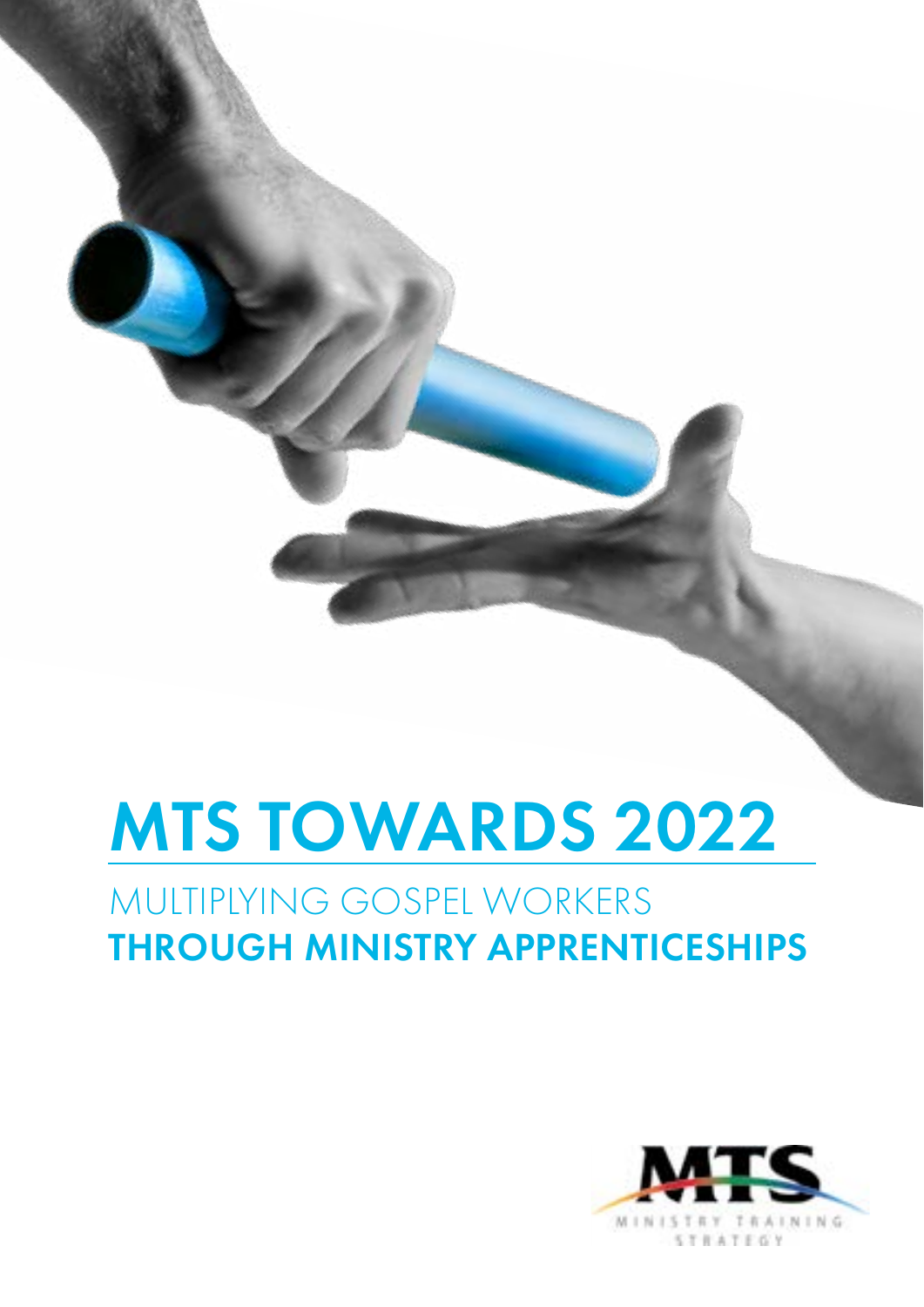"AND THE THINGS YOU HAVE HEARD ME SAY IN THE PRESENCE OF MANY WITNESSES, ENTRUST TO RELIABLE PEOPLE WHO WILL ALSO BE QUALIFIED TO TEACH OTHERS"

2 TIMOTHY 2:2

Paul wanted a message passed on. What was this "gospel", this breaking news that would change planet earth forever? He declares it in 2 Timothy 2:8 "Remember Jesus Christ, raised from the dead, descended from David. This is my gospel." Christ, God in the flesh, in the line of David, died on the cross to pay the penalty for the sins of anyone who trusts in his atoning sacrifice.



# THEN AND NOW

MTS is a movement committed to obeying the words of Jesus Christ in the great commission to make disciples of all nations. Our contribution to this wider purpose stems directly from the pattern laid out in 2 Timothy 2:2, that is, to enure that the gospel is passed on to reliable people in each new generation (Matthew 28:18-20). MTS' unique strategy is to multiply gospel workers through ministry apprenticeships.

We assist local churches and gospel ministries to identify and train gifted individuals (apprentices). An MTS Apprenticeship is two years of on-thejob training based within a church or a specialist ministry team. The essence of MTS is not formal instruction but learning through active participation. Two years provides enough time for MTS Apprentices to establish ministries and learn from success and failure. Then, with the help of their trainer, they can make informed decisions about the next step in their training and ministry.





MTS National Director

*"If a person wants to be a farmer long term, they don't start off at Agricultural College as a first port of call. They need to head off first to a farm and work alongside an experienced farmer for a couple of years. They need to live through a couple of cycles of the seasons. They need to know what it is like to deliver lambs in the middle of the night, harvest the grain before it is destroyed by rain and grapple with the blurred boundaries between work and rest."*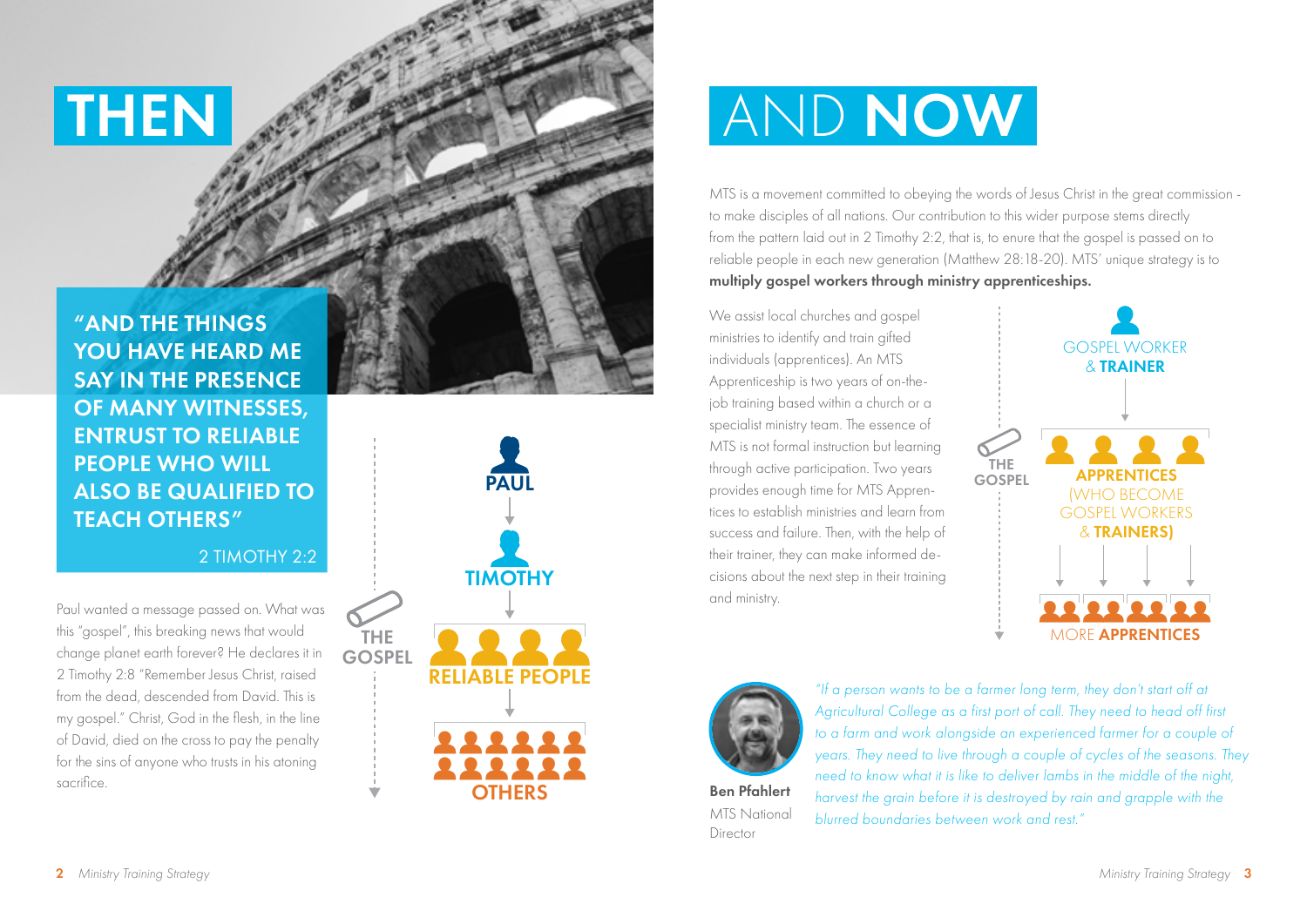## WHERE WE STARTED



### WHERE WE ARE TODAY

MTS offers various apprenticeship pathways and partners with various other ministry organisations to allow apprentices to be trained in specific ministry areas



### **MTS APPRENTICES**

MTS Apprenticeships give people the opportunity to 'live the life' of a full time gospel worker. It is the best way to work out a person's suitability to be a leader in the future. Apprentices are trained in accordance with the MTS Apprentice Curriculum, which is comprised of 8 learning areas that are designed to train apprentices in the 3 C's:



### MEET **ANDREW**



ANDREW MTS Apprentice 2018-19, **Westminster** Presbyterian Church, Bull Creek, WA

*"I thank God every day for the opportunity to be a worker in the harvest (Matthew 9:37-38). There have been struggles. These struggles push me to stand firm and devote myself to God, where I continue to pray for wisdom in balancing it all with the responsibilities of being a husband and a father. God, through the apprenticeship, has* 

*changed and improved the way I pray, grow in Scripture and love people. Before the apprenticeship I worked 12 hour shift work with a lot of overtime, I never had time for people. Now my job is to make time for people. I love it. May the love of Jesus overflow in us and the people we meet."*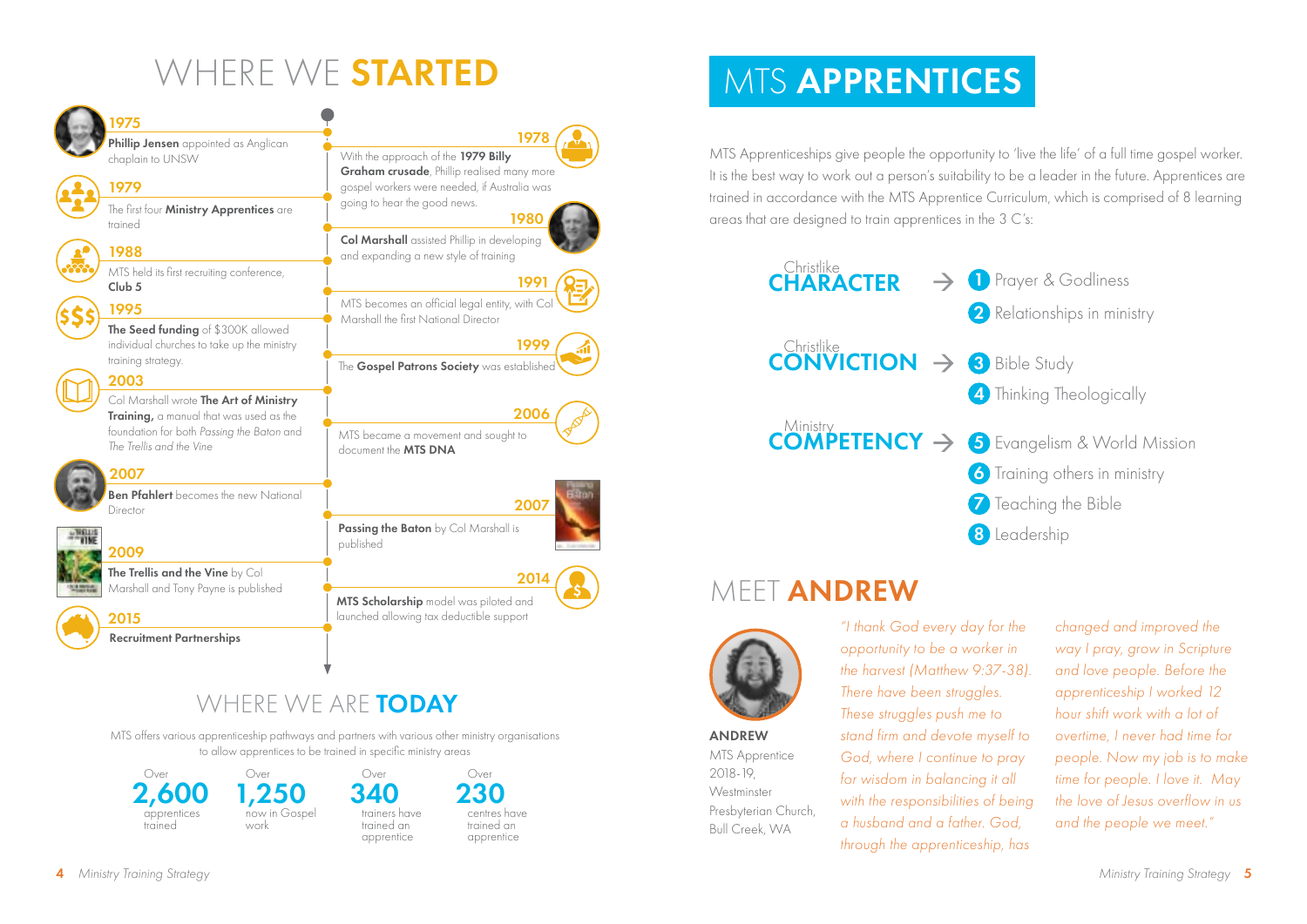### **MTS TRAINERS**

MTS Trainers are gospel workers who commit to investing deeply in the life of their apprentice. Trainers don't just minister *to* their apprentice, but minister *with* their apprentice as well. The Biblical paradigm for ministry training appears to be spiritual parenthood... growing children in the faith (John 13:33;1 Timothy 1:2; 1 Corinthians 4:14-17).

 $\rightarrow$ 

What does a trainer do?

**MENTOR** the apprentice

the apprentice

the apprentice

**TRAIN** 

SEND

Trainers live life alongside their apprentices as a spiritual parent

Trainers train their apprentices in Christ-like character, conviction and ministry **competence** 

Trainers send their apprentices out into the world to do for others what was done for them

### MEET GREG



GREG is Pastor of Hunter Bible Church in Newcastle, NSW. Greg and his ministry team at HBC feel a responsibility to encourage young Christians to seriously consider a life-time of paid full-time ministry. They train several MTS apprentices each year.

*"MTS is about the trainers. Trainers are the people who will gather and inspire, equip and send out the next generation. In fact, the Ministry Training Strategy could also be known as the Ministry Trainer Strategy. We need to send out hundreds, thousands of gospel workers into the world who will go on to train the next generation of gospel workers."* 

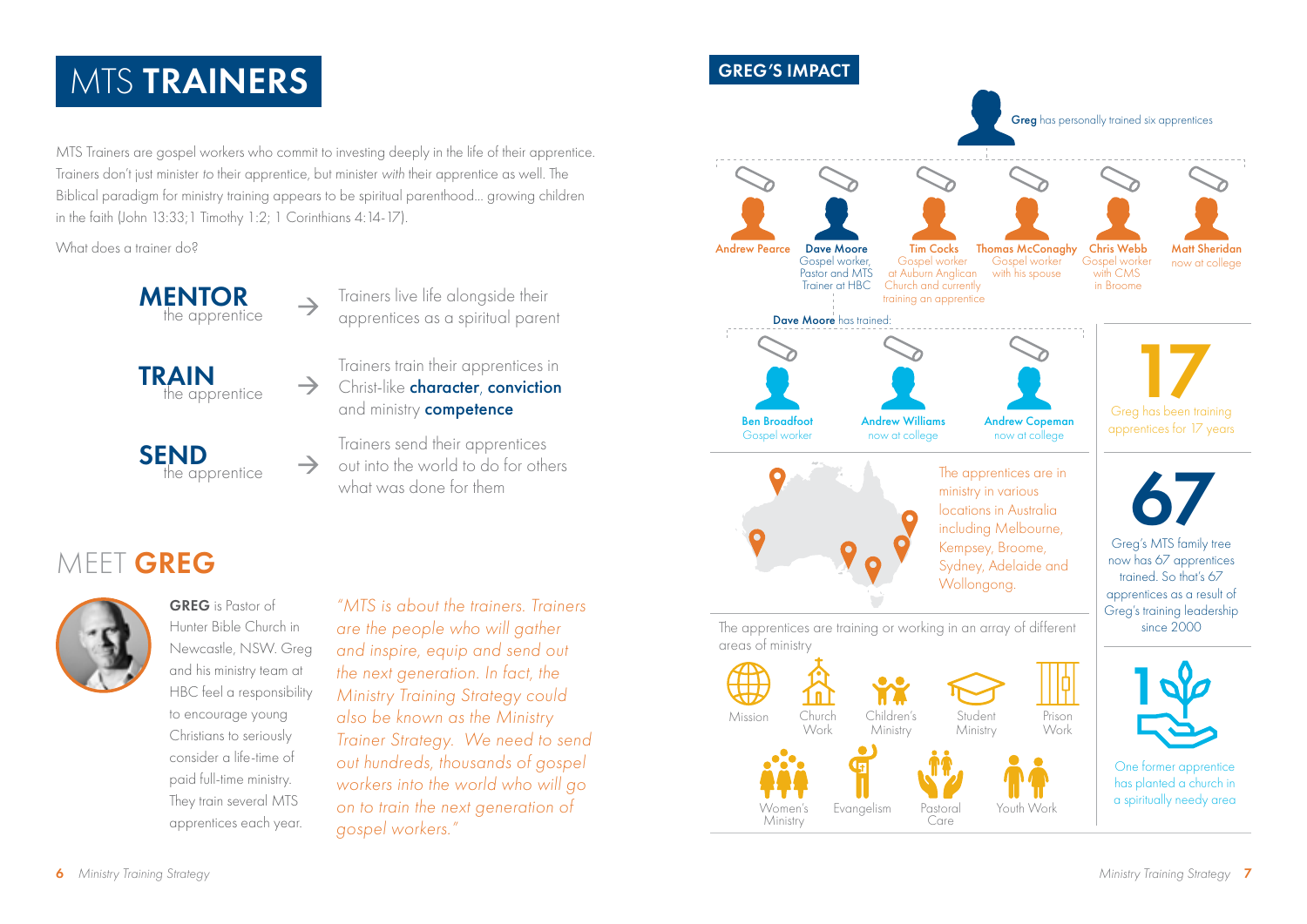### VISION DE COAL COMPANY DE COAL COMPANY DE COAL COMPANY DE COAL COMPANY DE COAL COMPANY DE COAL COMPANY DE COAL

To win the world for Christ by multiplying Gospel Workers through ministry apprenticeships

266 Apprentices in 2018 400+ Apprentices by 2022

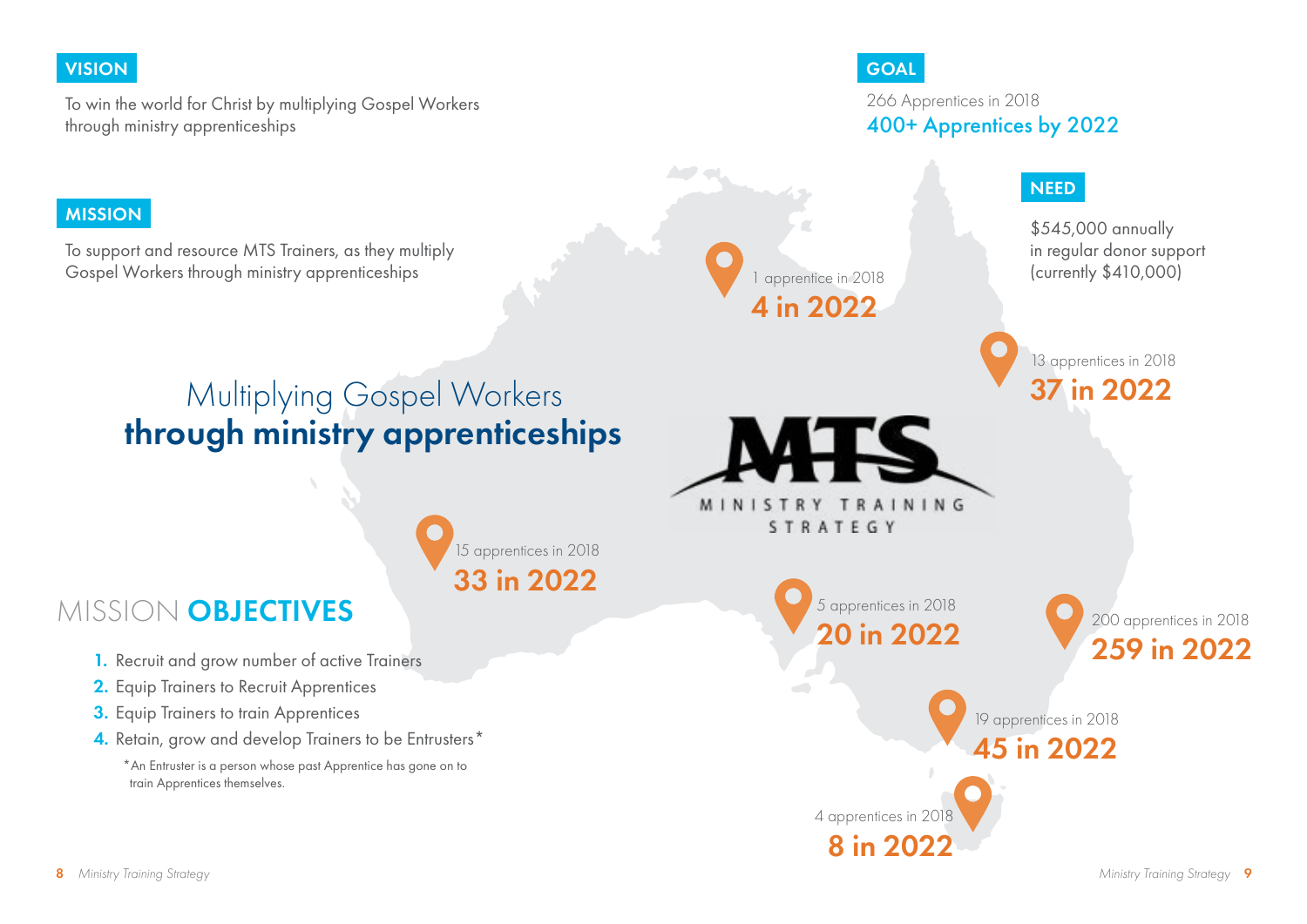### HOW CAN YOU SUPPORT US?

## WHERE DOES YOUR GIFT GO?

### PRAYER



Pray for God to raise up more Gospel workers for the harvest *"Ask the Lord of the harvest, therefore, to send out workers into his harvest field" Matthew 9:38*

Pray for character, conviction and competency for MTS Apprentices currently in training.

Pray for wisdom for MTS Trainers as they identify, recruit and train the next generation of Gospel workers.

MTS publishes daily prayer points on PrayerMate. We encourage you to download the PrayerMate app on your phone and subscribe to Ministry Training Strategy to pray for the movement.

### PROVISION

We need more Gospel workers in Australia to reach the lost. But it is your generosity that fuels the movement. By committing regularly to MTS, you are helping us to use resources effectively and plan ahead. Here are some ways you can help:



Become a regular donor: please consider becoming a regular donor to help MTS use resources effectively and plan ahead.



One-off Gift: thank you for supporting MTS in raising gospel workers for the harvest



#### To financially support MTS, please visit our website [mts.com.au/donate](http://www.mts.com.au/donations) or call 1300 657 548

#### Recruiting Trainers 30%

MTS exists to multiply gospel workers through ministry apprenticeships. Trainers are the key people who identify and recruit apprentices and create long-term training-focussed ministries.

#### Equipping Trainers to recruit Apprentices 30%

MTS equips trainers to identify, encourage and recruit new apprentices in their local ministries. MTS does this by working with trainers 1:1, providing recruiting resources (e.g. the MTS Recruiter's Kit and 'All for the Kingdom' book), running recruiting conferences and training partner ministries such as CMS and BCA to recruit.

#### Equipping Trainers to train Apprentices 25%

The heart of an MTS apprenticeship is the mentoring and training relationship between an apprentice and their trainer. MTS works with trainers to help them achieve the core MTS training goals of growth in character, theological convictions and ministry competencies by providing individual support, training and apprenticeship curriculum.

### Challenging Trainers to be Entrusters 15%

MTS challenges and helps experienced trainers to become 'Entrusters'. Entrusters create networks of trainers through those they have mentored and trained in the past. 'Entruster networks' are vital for expanding the MTS ministry across Australia.